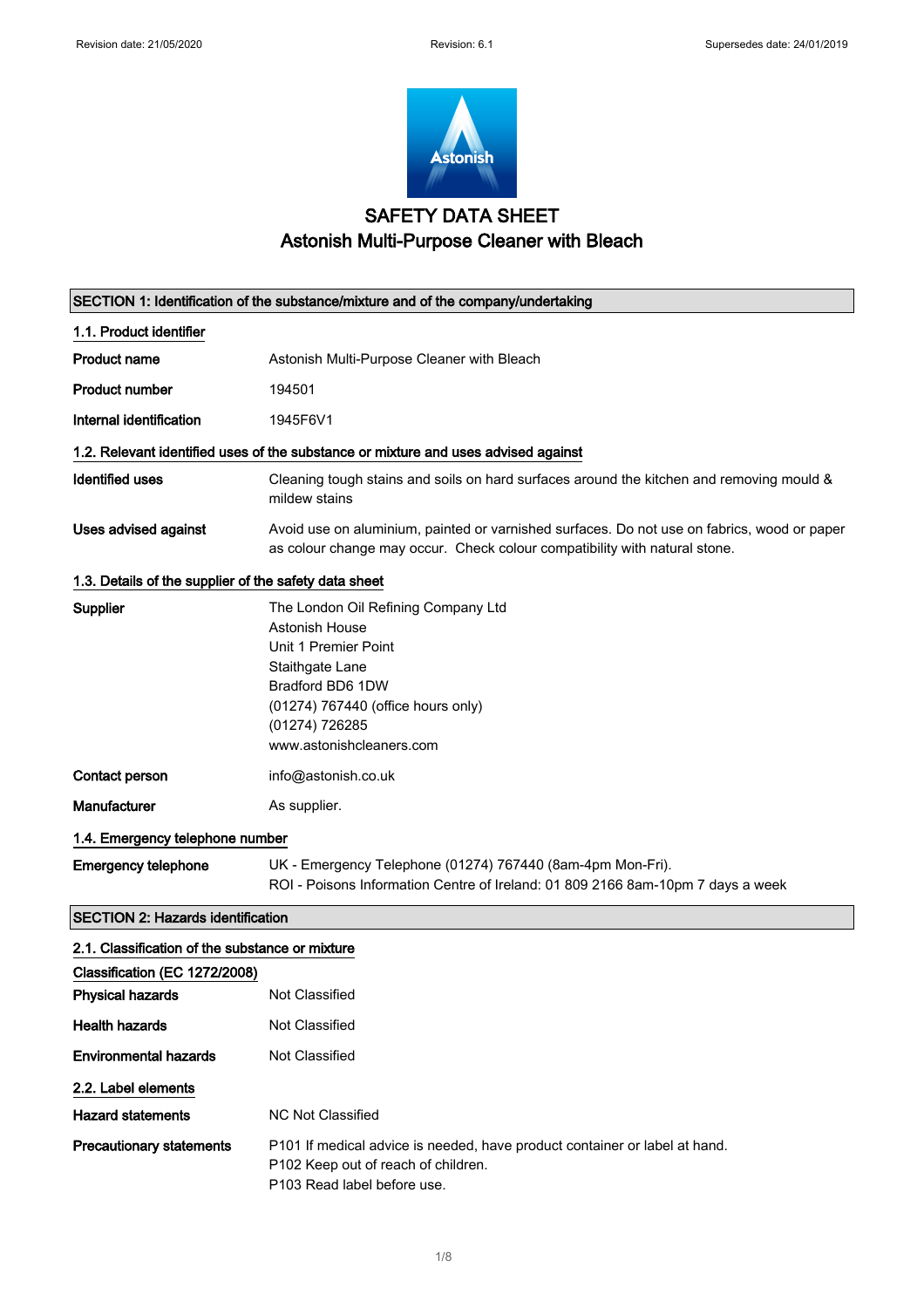| Supplemental label<br>information | Caution: Contains chlorine bleach (sodium hypochlorite)<br>Do not mix with other cleaning products.<br>Not Intended for Pesticidal Use |  |
|-----------------------------------|----------------------------------------------------------------------------------------------------------------------------------------|--|
| <b>Additional Labelling</b>       | None                                                                                                                                   |  |
| Detergent labelling               | < 5% anionic surfactants, < 5% chlorine-based bleaching agents, < 5% non-ionic surfactants,<br>< 5% perfumes                           |  |

### 2.3. Other hazards

SECTION 3: Composition/information on ingredients

None

| 3.2. Mixtures                                         |                      |                                |
|-------------------------------------------------------|----------------------|--------------------------------|
|                                                       |                      | 1%                             |
| sodium hypochlorite                                   |                      |                                |
| CAS number: 7681-52-9                                 | EC number: 231-668-3 | REACH registration number: 01- |
|                                                       |                      | 2119488154-34-0000             |
| M factor (Acute) = $10$                               |                      |                                |
| Classification                                        |                      |                                |
| Met. Corr. 1 - H290                                   |                      |                                |
| Skin Corr. 1B - H314                                  |                      |                                |
| Eye Dam. 1 - H318                                     |                      |                                |
| <b>STOT SE 3 - H335</b>                               |                      |                                |
| Aquatic Acute 1 - H400                                |                      |                                |
|                                                       |                      |                                |
| Amines, C12-18(even numbered)-alkyldimethyl, N-oxides |                      | 1%                             |
| CAS number: 68955-55-5                                | EC number: 931-341-1 | REACH registration number: 01- |
|                                                       |                      | 2119489396-21-XXXX             |
| M factor (Acute) = $1$                                |                      |                                |
|                                                       |                      |                                |
| Classification                                        |                      |                                |
| Acute Tox. 4 - H302                                   |                      |                                |
| Skin Irrit. 2 - H315                                  |                      |                                |
| Eye Dam. 1 - H318                                     |                      |                                |
| Aquatic Acute 1 - H400                                |                      |                                |
| Aquatic Chronic 2 - H411                              |                      |                                |
|                                                       |                      |                                |
| Sodium Hydroxide                                      |                      | 1%                             |
| CAS number: 1310-73-2                                 | EC number: 215-185-5 | REACH registration number: 01- |
|                                                       |                      | 2119457892-07-0000             |
|                                                       |                      |                                |
| Classification                                        |                      |                                |
| Met. Corr. 1 - H290                                   |                      |                                |
| Skin Corr. 1A - H314                                  |                      |                                |
|                                                       |                      |                                |

The Full Text for all R-Phrases and Hazard Statements are Displayed in Section 16.

SECTION 4: First aid measures

### 4.1. Description of first aid measures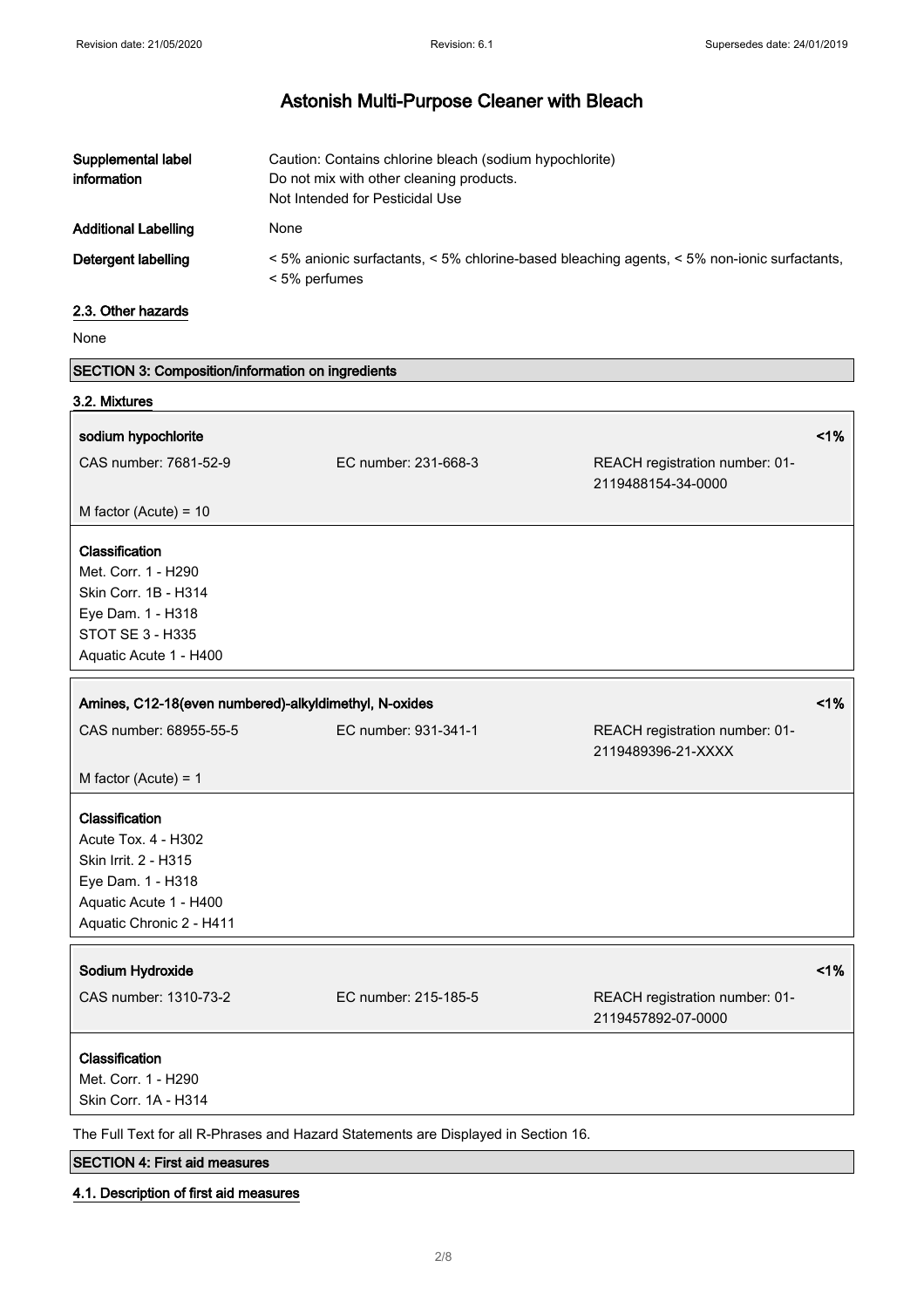| Inhalation                                                 | Remove exposure and give water to drink if mouth irritation experienced. Seek medical advice<br>if recovery not rapid.                                 |  |
|------------------------------------------------------------|--------------------------------------------------------------------------------------------------------------------------------------------------------|--|
| Ingestion                                                  | Drink water. If symptoms persist seek medical advice.                                                                                                  |  |
| Skin contact                                               | Rinse affected area with water.                                                                                                                        |  |
| Eye contact                                                | Rinse thoroughly with water for several minutes. If symptoms persist seek medical advice.                                                              |  |
|                                                            | 4.2. Most important symptoms and effects, both acute and delayed                                                                                       |  |
| Inhalation                                                 | Possible mild irritation of breathing passage and possible mouth irritation.                                                                           |  |
| Ingestion                                                  | Possible mild stomach upset and mild soreness of mouth.                                                                                                |  |
| Skin contact                                               | Possible mild transient irritation of skin.                                                                                                            |  |
| Eye contact                                                | Possible mild irritation, redness and soreness.                                                                                                        |  |
|                                                            | 4.3. Indication of any immediate medical attention and special treatment needed                                                                        |  |
| Notes for the doctor                                       | No data avaliable                                                                                                                                      |  |
| <b>Specific treatments</b>                                 | No data available.                                                                                                                                     |  |
| <b>SECTION 5: Firefighting measures</b>                    |                                                                                                                                                        |  |
| 5.1. Extinguishing media                                   |                                                                                                                                                        |  |
| Suitable extinguishing media                               | Use extinguisher suitable to cause of fire.                                                                                                            |  |
| 5.2. Special hazards arising from the substance or mixture |                                                                                                                                                        |  |
| Specific hazards                                           | Product does not support combustion. Heat may result in chlorine gas, hydrogen chloride gas<br>and chlorine oxides.                                    |  |
| 5.3. Advice for firefighters                               |                                                                                                                                                        |  |
| Protective actions during<br>firefighting                  | Wear breathing apparatus suitable for chlorine gas                                                                                                     |  |
| <b>SECTION 6: Accidental release measures</b>              |                                                                                                                                                        |  |
|                                                            | 6.1. Personal precautions, protective equipment and emergency procedures                                                                               |  |
| Personal precautions                                       | Avoid contact with skin and eyes.                                                                                                                      |  |
| 6.2. Environmental precautions                             |                                                                                                                                                        |  |
| <b>Environmental precautions</b>                           | Product is intended to be rinsed away to sewer after use. For bigger spillages non-household<br>spillages prevent entry into sewer or drains.          |  |
| 6.3. Methods and material for containment and cleaning up  |                                                                                                                                                        |  |
| Methods for cleaning up                                    | Absorb household spillages with e.g kitchen roll and dispose of in bin. Wipe affected area<br>clean with a damp cloth.                                 |  |
| 6.4. Reference to other sections                           |                                                                                                                                                        |  |
| Reference to other sections                                | For personal protection, see Section 8. For waste disposal, see Section 13.                                                                            |  |
| <b>SECTION 7: Handling and storage</b>                     |                                                                                                                                                        |  |
| 7.1. Precautions for safe handling                         |                                                                                                                                                        |  |
| <b>Usage precautions</b>                                   | Use as instructed on label. Avoid breathing spray. Point spray away from face. Avoid contact<br>with skin and eyes. Use only in well-ventilated areas. |  |
| <b>Incompatible Materials</b>                              | Acids                                                                                                                                                  |  |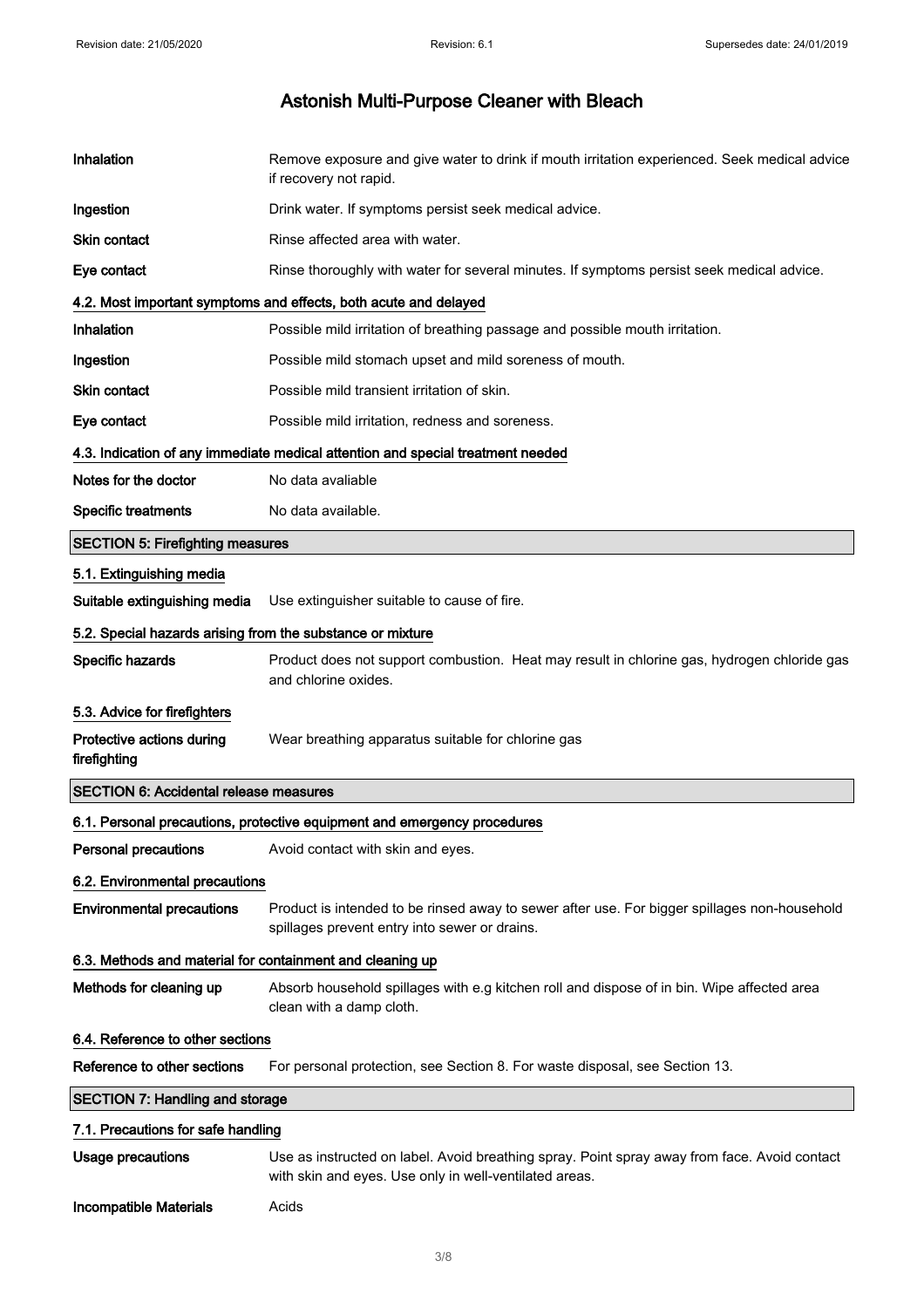## 7.2. Conditions for safe storage, including any incompatibilities

| Storage precautions      | Store in ambient conditions. Keep out of the reach of children.                                                    |  |
|--------------------------|--------------------------------------------------------------------------------------------------------------------|--|
| 7.3. Specific end use(s) |                                                                                                                    |  |
| Specific end use(s)      | Cleaning hard surfaces around the home and removing mould and mildew stains.<br>Observe precautions in section 7.1 |  |

## SECTION 8: Exposure controls/Personal protection

### 8.1. Control parameters

### Occupational exposure limits

### sodium hypochlorite

Short-term exposure limit (15-minute): EU ELV 0.5 ppm 1.5 mg/m<sup>3</sup> Chlorine Short-term exposure limit (15-minute): EH40 WEL 0.5 ppm 1.5 mg/m<sup>3</sup> Chlorine

#### Sodium Hydroxide

Short-term exposure limit (15-minute): WEL 2 mg/m<sup>3</sup> WEL = Workplace Exposure Limit.

### Amines, C12-18(even numbered)-alkyldimethyl, N-oxides (CAS: 68955-55-5)

|                                           | <b>DNEL</b> | Workers - Dermal; systemic effects: 11 mg/kg/day<br>Workers - Inhalation; systemic effects: 15.5 mg/m <sup>3</sup><br>Workers - Dermal; local effects: 0.27 %<br>General population - Dermal; systemic effects: 5.5 mg/kg/day<br>General population - Inhalation; systemic effects: 3.8 mg/m <sup>3</sup><br>General population - Oral; systemic effects: 0.44 mg/kg/day |  |
|-------------------------------------------|-------------|--------------------------------------------------------------------------------------------------------------------------------------------------------------------------------------------------------------------------------------------------------------------------------------------------------------------------------------------------------------------------|--|
|                                           | <b>PNEC</b> | - Fresh water; 0.0335 mg/l<br>- marine water; $0.00335$ mg/l<br>- Intermittent release; 0.0335 mg/l<br>- Sediment (Freshwater); 5.24 mg/kg<br>- Sediment (Marinewater); 0.524 mg/kg<br>- Soil; 1.02 mg/kg<br>$-$ STP; 24 mg/kg                                                                                                                                           |  |
| 8.2. Exposure controls                    |             |                                                                                                                                                                                                                                                                                                                                                                          |  |
| Eye/face protection                       |             | Avoid contact with eyes. Avoid contact with face.                                                                                                                                                                                                                                                                                                                        |  |
| Hand protection                           |             | For prolonged contact or sensitive skin wear rubber gloves.                                                                                                                                                                                                                                                                                                              |  |
| <b>Respiratory protection</b>             |             | Use in a well ventilated area.                                                                                                                                                                                                                                                                                                                                           |  |
| <b>Environmental exposure</b><br>controls |             | This product does not pose a hazard in normal use when following the usage instructions.                                                                                                                                                                                                                                                                                 |  |

## SECTION 9: Physical and chemical properties

| 9.1. Information on basic physical and chemical properties |                                         |  |
|------------------------------------------------------------|-----------------------------------------|--|
| Appearance                                                 | Clear pale yellow thin liquid           |  |
| Colour                                                     | Pale Yellow                             |  |
| Odour                                                      | Floral bleach                           |  |
| Odour threshold                                            | Not known.                              |  |
| pH                                                         | pH (concentrated solution): 12.5 - 13.4 |  |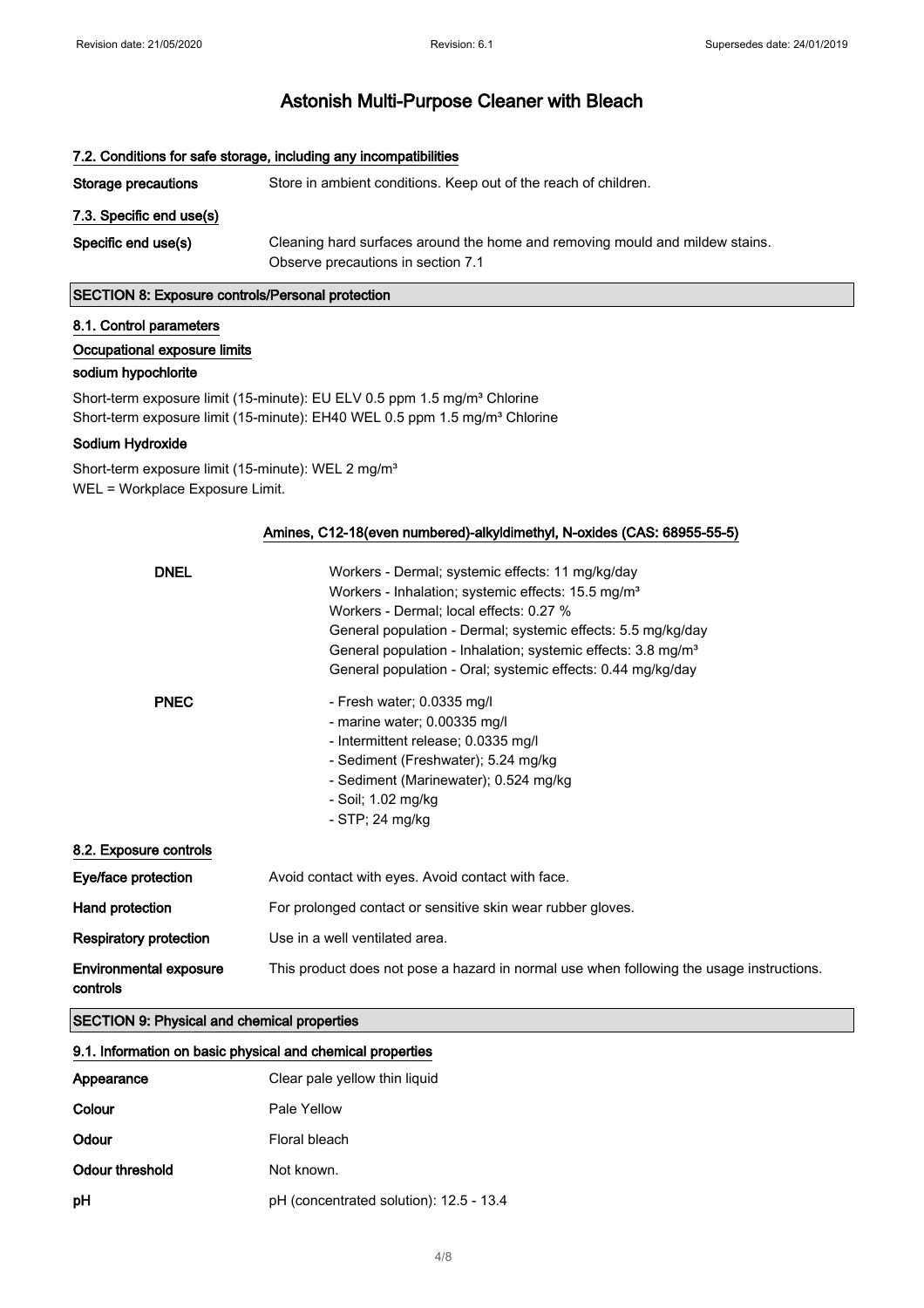| <b>Melting point</b>                            | Not known.                                                                                                                                    |
|-------------------------------------------------|-----------------------------------------------------------------------------------------------------------------------------------------------|
| Initial boiling point and range                 | Not measured (>100°C)                                                                                                                         |
| Flash point                                     | Not determined.                                                                                                                               |
| <b>Evaporation rate</b>                         | Not known.                                                                                                                                    |
| <b>Evaporation factor</b>                       | Not known.                                                                                                                                    |
| Flammability (solid, gas)                       | Does not ignite.                                                                                                                              |
| Upper/lower flammability or<br>explosive limits | Does not ignite.                                                                                                                              |
| Other flammability                              | Not relevant.                                                                                                                                 |
| Vapour pressure                                 | Not determined.                                                                                                                               |
| Vapour density                                  | $> 1$ (Air=1)                                                                                                                                 |
| <b>Relative density</b>                         | 1.018 - 1.030 @ 20°C                                                                                                                          |
| <b>Bulk density</b>                             | Not relevant.                                                                                                                                 |
| Solubility(ies)                                 | Soluble in water                                                                                                                              |
| <b>Partition coefficient</b>                    | Not known.                                                                                                                                    |
| Auto-ignition temperature                       | Not known.                                                                                                                                    |
| <b>Decomposition Temperature</b>                | Not available.                                                                                                                                |
| <b>Viscosity</b>                                | Not measured                                                                                                                                  |
| <b>Explosive properties</b>                     | None                                                                                                                                          |
| Explosive under the influence<br>of a flame     | Not considered to be explosive.                                                                                                               |
| <b>Oxidising properties</b>                     | Not applicable.                                                                                                                               |
| 9.2. Other information                          |                                                                                                                                               |
| Other information                               | None.                                                                                                                                         |
| <b>SECTION 10: Stability and reactivity</b>     |                                                                                                                                               |
| 10.1. Reactivity                                |                                                                                                                                               |
| Reactivity                                      | Will react with acids to produce chlorine gas                                                                                                 |
| 10.2. Chemical stability                        |                                                                                                                                               |
| <b>Stability</b>                                | Decomposes under normal conditions over a very long period. See Section 10.3 (Possibility of<br>hazardous reactions) for further information. |
| 10.3. Possibility of hazardous reactions        |                                                                                                                                               |
| Possibility of hazardous<br>reactions           | Will produce chlorine when reacted with acids. Retail pack will produce such low volumes the<br>risk to health is considered negligible.      |
| 10.4. Conditions to avoid                       |                                                                                                                                               |
| Conditions to avoid                             | Avoid heat, Chlorine gas will be liberated upon heating                                                                                       |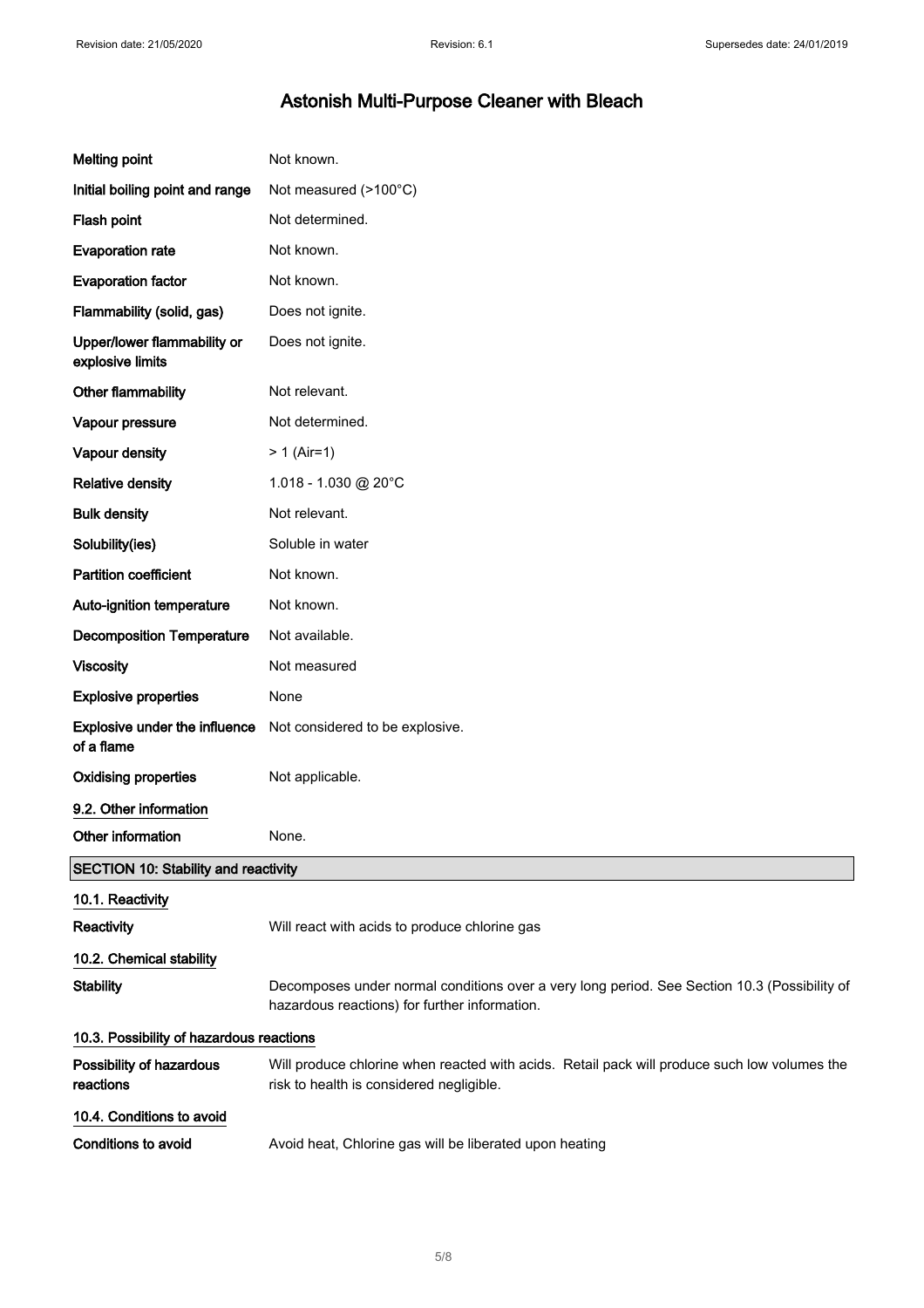| 10.5. Incompatible materials                 |                                                                                                                                                                                                                                       |
|----------------------------------------------|---------------------------------------------------------------------------------------------------------------------------------------------------------------------------------------------------------------------------------------|
| Materials to avoid                           | Avoid contact with acids, organic materials, hydrogen peroxide, metal salts, copper, nickel,<br>iron and ammonia and ammonium compounds - Chlorine gas will be liberated upon contact.                                                |
| 10.6. Hazardous decomposition products       |                                                                                                                                                                                                                                       |
| Hazardous decomposition<br>products          | Rapid and extreme decomposition may release acids of phosphorus, phosphorus oxides,<br>carbon oxides, hydrogen chloride, chlorine and chlorine oxides.                                                                                |
| <b>SECTION 11: Toxicological information</b> |                                                                                                                                                                                                                                       |
| 11.1. Information on toxicological effects   |                                                                                                                                                                                                                                       |
| <b>Toxicological effects</b>                 | This mixture has not been tested. Based on the avaliable data of the ingredients the<br>classification criteria are not met.                                                                                                          |
| Acute toxicity - oral                        |                                                                                                                                                                                                                                       |
| ATE oral (mg/kg)                             | 42,560.0                                                                                                                                                                                                                              |
| <b>SECTION 12: Ecological information</b>    |                                                                                                                                                                                                                                       |
| 12.1. Toxicity                               |                                                                                                                                                                                                                                       |
| <b>Toxicity</b>                              | The mixture has not been tested. Based on the avaliable data of the ingredients the<br>classification criteria are not met.                                                                                                           |
| 12.2. Persistence and degradability          |                                                                                                                                                                                                                                       |
|                                              | Persistence and degradability Contains detergents that satisfy the bio-degradation requirements of directive 648/2004/EC.                                                                                                             |
| 12.3. Bioaccumulative potential              |                                                                                                                                                                                                                                       |
| <b>Bioaccumulative potential</b>             | Bioaccumulation is not expected.                                                                                                                                                                                                      |
| <b>Partition coefficient</b>                 | Not known.                                                                                                                                                                                                                            |
| 12.4. Mobility in soil                       |                                                                                                                                                                                                                                       |
| <b>Mobility</b>                              | The components of the mixture are readily absorbed into soil and are mobile in water<br>environment.                                                                                                                                  |
| 12.5. Results of PBT and vPvB assessment     |                                                                                                                                                                                                                                       |
| <b>Results of PBT and vPvB</b><br>assessment | No data available.                                                                                                                                                                                                                    |
| 12.6. Other adverse effects                  |                                                                                                                                                                                                                                       |
| Other adverse effects                        | Not available.                                                                                                                                                                                                                        |
| <b>SECTION 13: Disposal considerations</b>   |                                                                                                                                                                                                                                       |
| 13.1. Waste treatment methods                |                                                                                                                                                                                                                                       |
| <b>General information</b>                   | Dispose of according to local regulations. Avoid disposing into drainage systems and into the<br>environment. Dispose of contaminated packaging in the same way as the product itself. Non-<br>contaminated packages may be recycled. |
| <b>SECTION 14: Transport information</b>     |                                                                                                                                                                                                                                       |
| General                                      | Not regulated.                                                                                                                                                                                                                        |

## 14.1. UN number

Not applicable.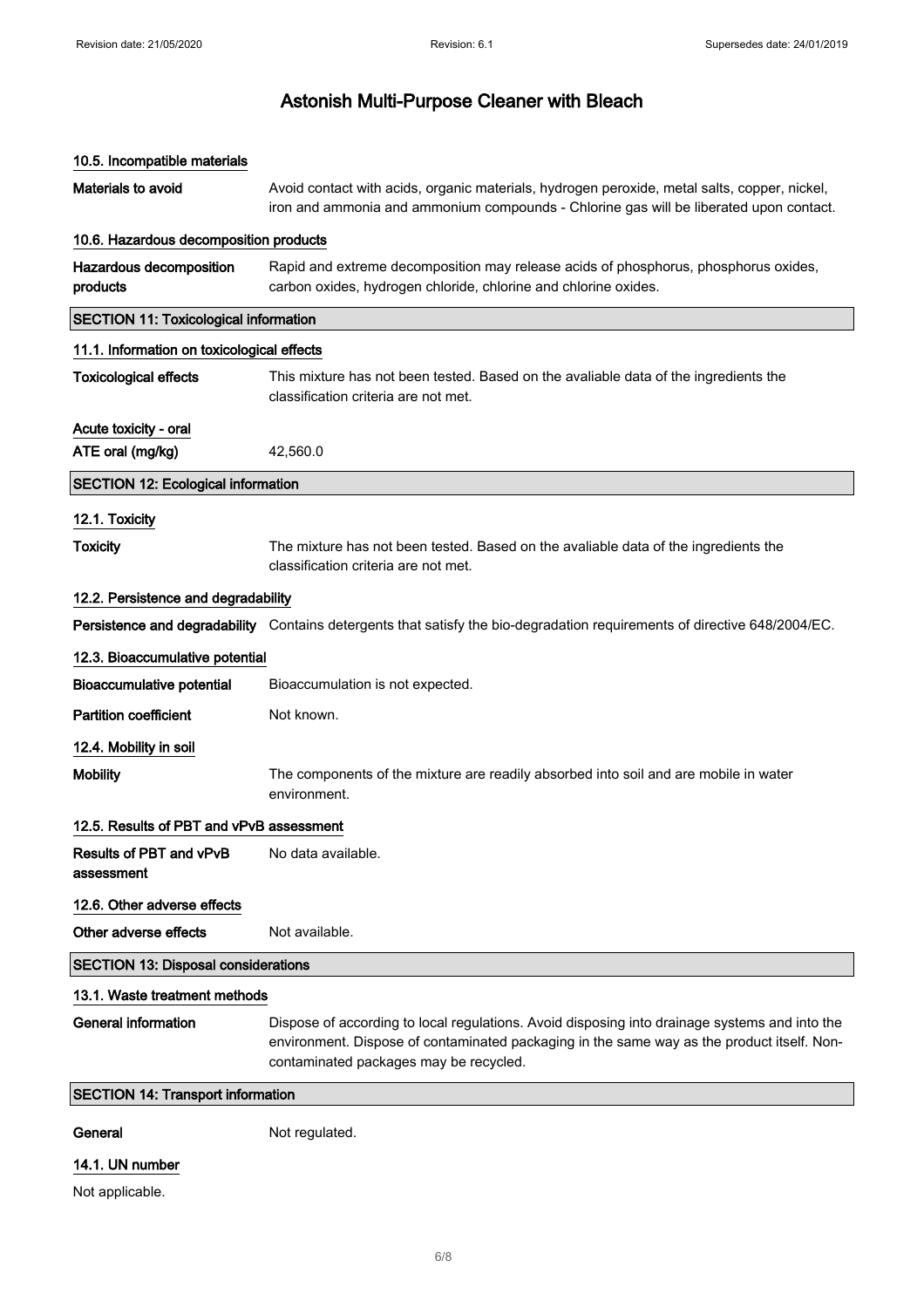### 14.2. UN proper shipping name

Not applicable.

### 14.3. Transport hazard class(es)

Not regulated.

### 14.4. Packing group

Not applicable.

#### 14.5. Environmental hazards

Environmentally hazardous substance/marine pollutant No.

### 14.6. Special precautions for user

Not applicable.

#### 14.7. Transport in bulk according to Annex II of MARPOL and the IBC Code

Transport in bulk according to Not applicable. Annex II of MARPOL 73/78 and the IBC Code

#### SECTION 15: Regulatory information

#### 15.1. Safety, health and environmental regulations/legislation specific for the substance or mixture

EU legislation This safety data sheet is compliant with EC Regulation 1907/2006 (REACH) as adapted by 453/2010, Directive 67/548/EEC and EC Regulation 1272/2008 (CLP). Dangerous Preparations Directive 1999/45/EC. Regulation (EC) No. 648/2004 of the European Parliament and of the Council of 31st March 2004 on detergents.

### 15.2. Chemical safety assessment

No chemical safety assessment has been carried out.

#### SECTION 16: Other information

| Abbreviations and acronyms<br>used in the safety data sheet | ATE: Acute Toxicity Estimate.<br>CAS: Chemical Abstracts Service.<br>DNEL: Derived No Effect Level.<br>ECHA: European Chemicals Agency<br>GHS: Globally Harmonized System.<br>PBT: Persistent, Bioaccumulative and Toxic substance.<br>PNEC: Predicted No Effect Concentration.<br>REACH: Registration, Evaluation, Authorisation and Restriction of Chemicals Regulation<br>(EC) No 1907/2006.<br>vPvB: Very Persistent and Very Bioaccumulative.                                                                                                          |
|-------------------------------------------------------------|-------------------------------------------------------------------------------------------------------------------------------------------------------------------------------------------------------------------------------------------------------------------------------------------------------------------------------------------------------------------------------------------------------------------------------------------------------------------------------------------------------------------------------------------------------------|
| General information                                         | Note: The hazard statements below are explanations of phrases used in the SDS as<br>abbreviations and DO NOT apply to the product. The statements applicable to the product are<br>those identified in Section 2 only.<br>Any animal testing information or data listed in this safety data sheet is historic published data<br>within the public domain. There is a requirement to declare this information if it is known and<br>this does not impact our cruelty free status. The London Oil Refining Company Ltd does not<br>commission animal testing. |
| <b>Revision comments</b>                                    | Revised formulation. Revised Internal Identification and Revision Numbering.                                                                                                                                                                                                                                                                                                                                                                                                                                                                                |